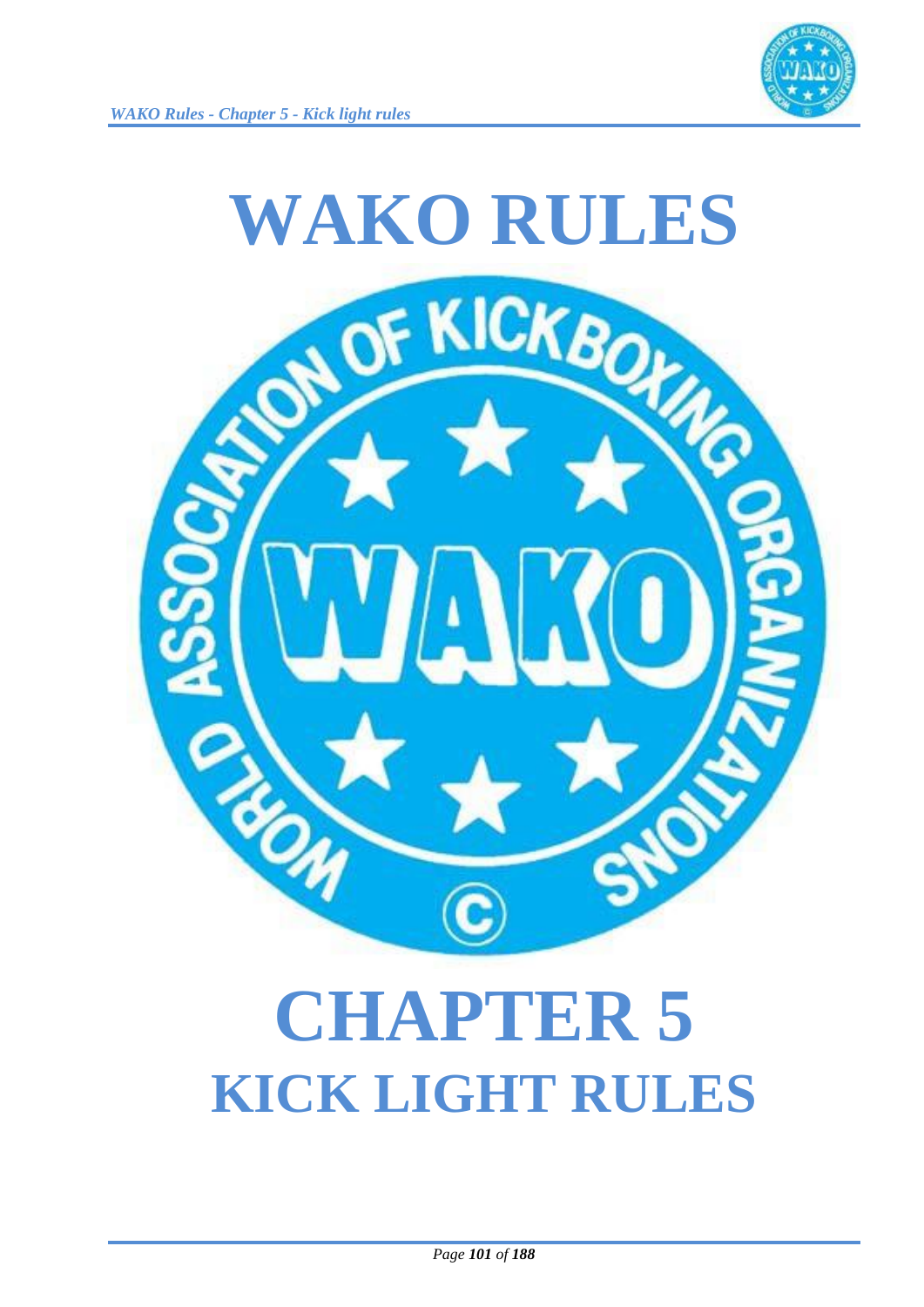

## **Chapter 5. Kick light rules**

## **Chapter's 5 Table of contents**

| Article 5. Illegal target areas (prohibited techniques and behavior) 104 |  |
|--------------------------------------------------------------------------|--|
| Article 6. Awarding points (Using Electronic Scoring System)  105        |  |
|                                                                          |  |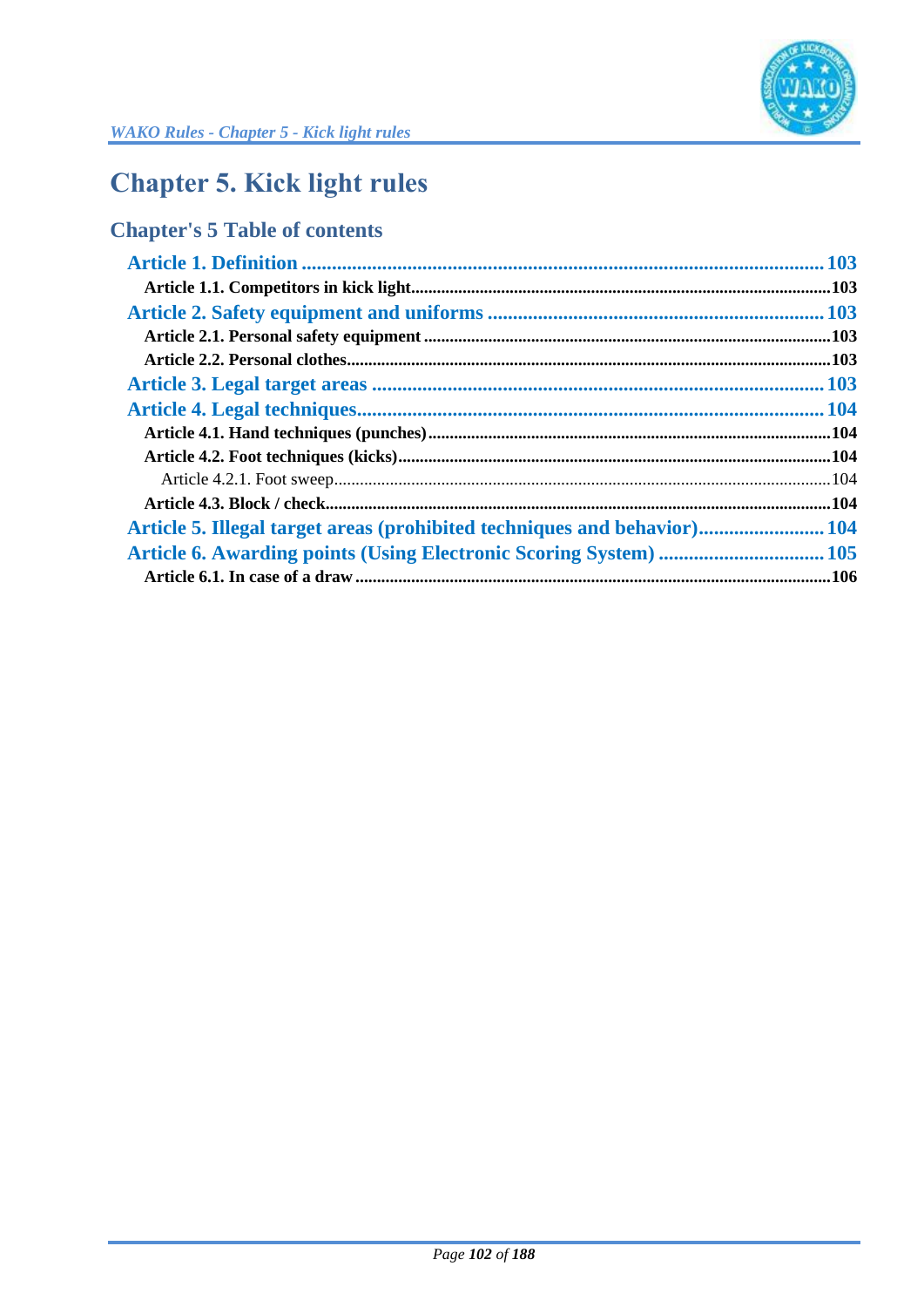

## **Article 1. Definition**

Competition in kick light should be executed as its name implies, with well-controlled techniques. In Kick light competitors fight continuously until Central referee command STOP or BREAK. They use techniques from low kick discipline, but these techniques must be well controlled when they land on legal targets. Equal emphasis must be placed on both punching and kicking techniques. Kick light has been created as an intermediate stage between light contact and low kick kickboxing disciplines. It is carried out with running time. The Central referee doesn't judge the kickboxers, but only makes sure they respect the rules. Three judges make the complete scoring decisions in an electronically scoring system or by clickers.

### **Article 1.1. Competitors in kick light**

In light contact, kickboxers can compete in the following age categories:

- Older cadets (OC) (13, 14, 15 years old),
- Juniors (J)  $(16, 17, 18 \text{ years old}),$
- Seniors (S) (19 to 40 years old)
- Master Class (Veterans) (V) (41 to 55 years old)

## **Article 2. Safety equipment and uniforms**

#### **Article 2.1. Personal safety equipment**

- Head guard
- Mouth guard,
- Breast protection (for female kickboxers only)
- Kickboxing gloves,
- Hand wraps (mandatory)
- Groin protection (mandatory for male and female),
- Shin guards
- Foot protection

#### **Article 2.2. Personal clothes**

- Sleeveless T-shirt
- Kickboxing shorts

## **Article 3. Legal target areas**

The following parts of the body may be attacked using the authorized fighting techniques:

- **Head -** Front, forehead, and side
- **Torso -** Front and side
- **Legs -** Thigh, inside, outside and back (a blocked technique should not be awarded)
- **Feet -** Only for sweeping, "boot to boot". The target area is from ankle to mid-calf.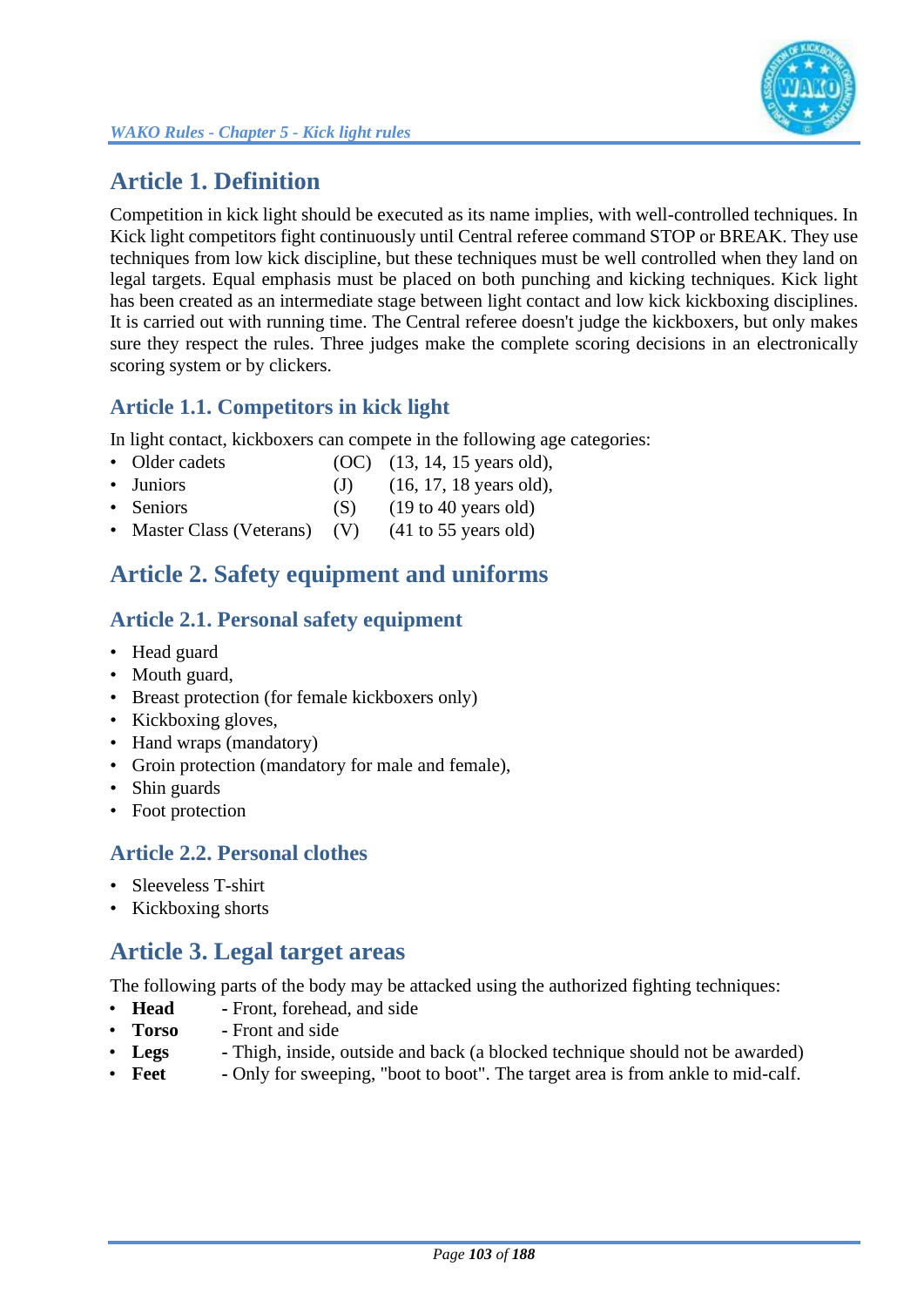## **Article 4. Legal techniques**

Hand and foot techniques should be used equally during the entire fighting period.

#### **Article 4.1. Hand techniques (punches)**

- Direct,
- Uppercut,
- Hook.

#### **Article 4.2. Foot techniques (kicks)**

- Front kick to torso and head (not to thigh),
- Side kick to torso and head (not to thigh)
- Roundhouse kick,
- Hook kick (sole of the foot only),
- Crescent kick,
- Axe kick (sole of the foot only),
- Jump kicks,
- Spinning back kicks to torso and head (not to thigh)
- It is extremely dangerous to strike with the back of the heel; it must be strictly emphasized that the attacking kickboxer must extend his foot in such a manner that the sole (bottom) of the foot is used as the striking area when executing the following kicks: axe, hook and spinning hook kick, all jumping spinning kicks

#### **Article 4.2.1. Foot sweep**

• To score with a foot sweep the attacker must remain on his feet at all times. If in the execution of a foot sweep the attacker touches the floor with any part of his body other than his feet, no score will be given. A score will be awarded to the attacker if his opponent touches the floor with any part of his body other than his feet.

#### **Article 4.3. Block / check**

• If a kick is blocked / checked, there will be no point. This means an intentionally blocked kick to the thigh, not just a step.

## **Article 5. Illegal target areas (prohibited techniques and behavior)**

It is prohibited to:

- Any Attacks other than those mentioned in section 3
- Attacks with malicious or excessive contact
- Continue after the command "stop" or the end of the round has been sounded
- Leaving the fighting area (Exits)
- On the command BREAK, not to step back at least one step
- Top of the head
- Falling or dropping to the floor without due cause
- Attack back of the torso (kidneys and spine)
- Attack top of the shoulders
- Neck: front, sides, back
- Turn one's back to the opponent
- Avoid fighting (running away)
- All blind, uncontrolled techniques in general
- Back of the head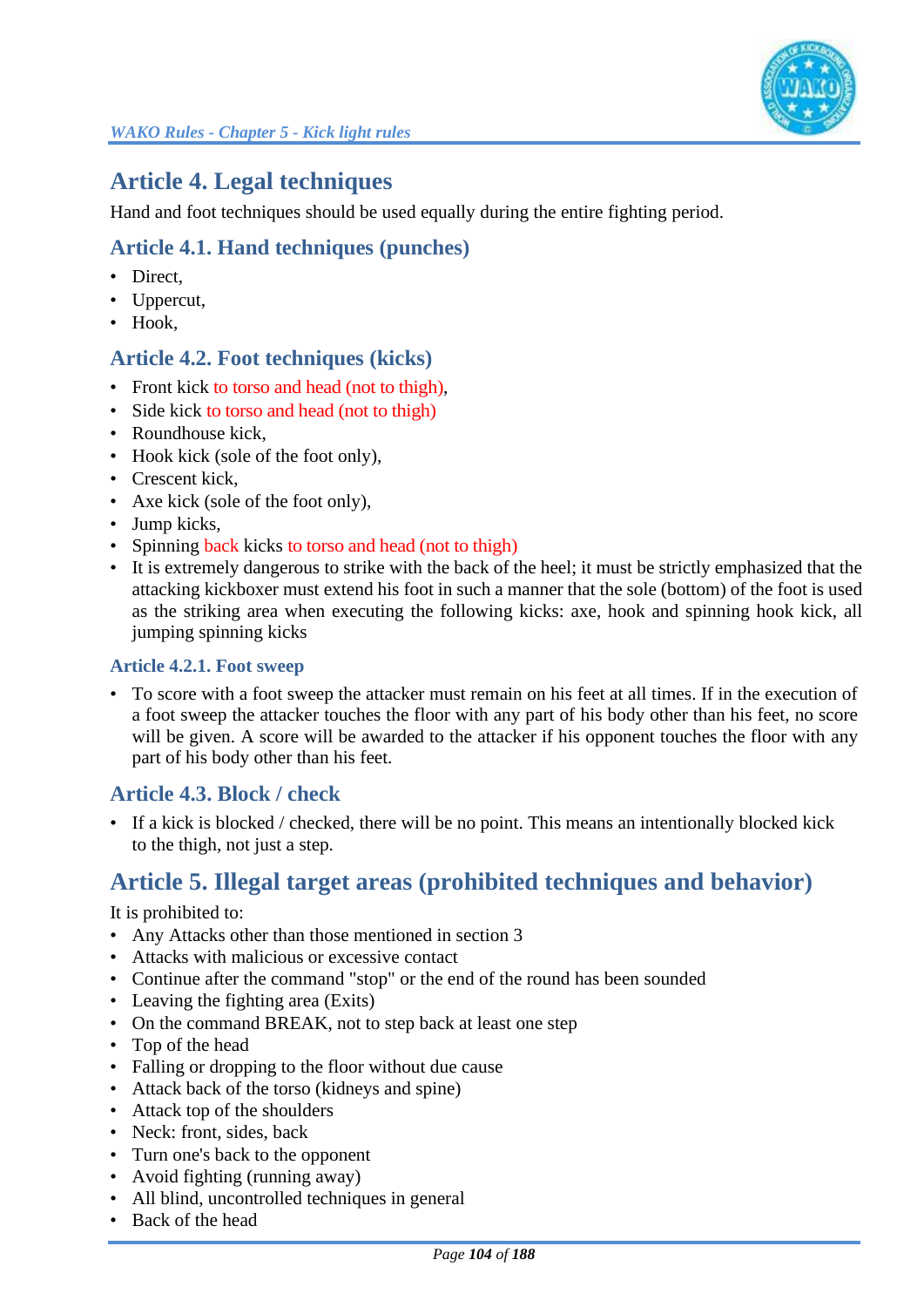- Groin
- To perform kicks to the knee and under the knee
- Attack with the knee, elbow, knife-hand, head-butts, thumb and shoulder
- To perform front and side kicks to the front side of the hip.
- To perform kicks to the knee and under the knee.
- To perform spinning back kick to the front side of the thigh.
- To perform punches to the legs.
- To perform somersault kicks.
- To perform backfist and spinning backfist
- Wrestling and ducking below opponent's waist
- Throwing
- Grabbing holding on to the opponent in any way.
- Attacking an opponent who is falling to the floor or is already on the floor, that is, as soon as one hand or knee touches the floor
- Oil on the face or the body.
- For a kickboxer to spit out his mouth-guard voluntarily
- Ground Attacks
- A kickboxer cannot attack an opponent on the ground. The Central referee is responsible for stopping the fight immediately when one of the two kickboxers touches the floor with any part of the body apart from his feet. Stomps to the head or body of a downed kickboxer can lead to minus points or disqualification (judges decide by majority decision).
- Unsportsmanlike-like conduct. A kickboxer shall have only one warning, then the normal procedure for penalty and disqualification shall follow. However, in the case of gross unsportsmanlike like-like conduct, the kickboxer may be disqualified or deducted one point on the first offence, depending on the severity of the infringement.

## **Article 6. Awarding points (Using Electronic Scoring System)**

- A judge's job is to award points for all legal techniques (Punches, Kicks or Sweeps), clearly landed on legal targets.
- The judge will push the button of his device;
	- one time for a hand and leg technique to body, and hand technique to head
	- two times for a jump kick to body or head kick
	- three times for a jump kick to head
- Points, starting from first round, will continuously be added by the judges and will be monitored by the table officials. Points given will be visible for the coaches and public through screens available to them. There should not be screens visible to the judges (judging should be independent).
- At the end of the fight, the winner is the competitor who scored more points (which will appear on the screen).
- **Warnings:** If the Central referee inflicts a foul or a warning, he will indicate so in front of the judges and the chief referee, and the time- keeper has to put it in the electronic scoring system. It will then be shown on the screen to the public.
- **Minus point**: If the Central referee inflicts a minus point, he will indicate so in front of the judges and the Chief referee and the timekeeper have to put it in the electronic system. It will then be shown on the screens, reducing 3 points from the total score from each judge.
- The electronic system shows a running time score. In every moment of the fight everybody knows the situation of points.